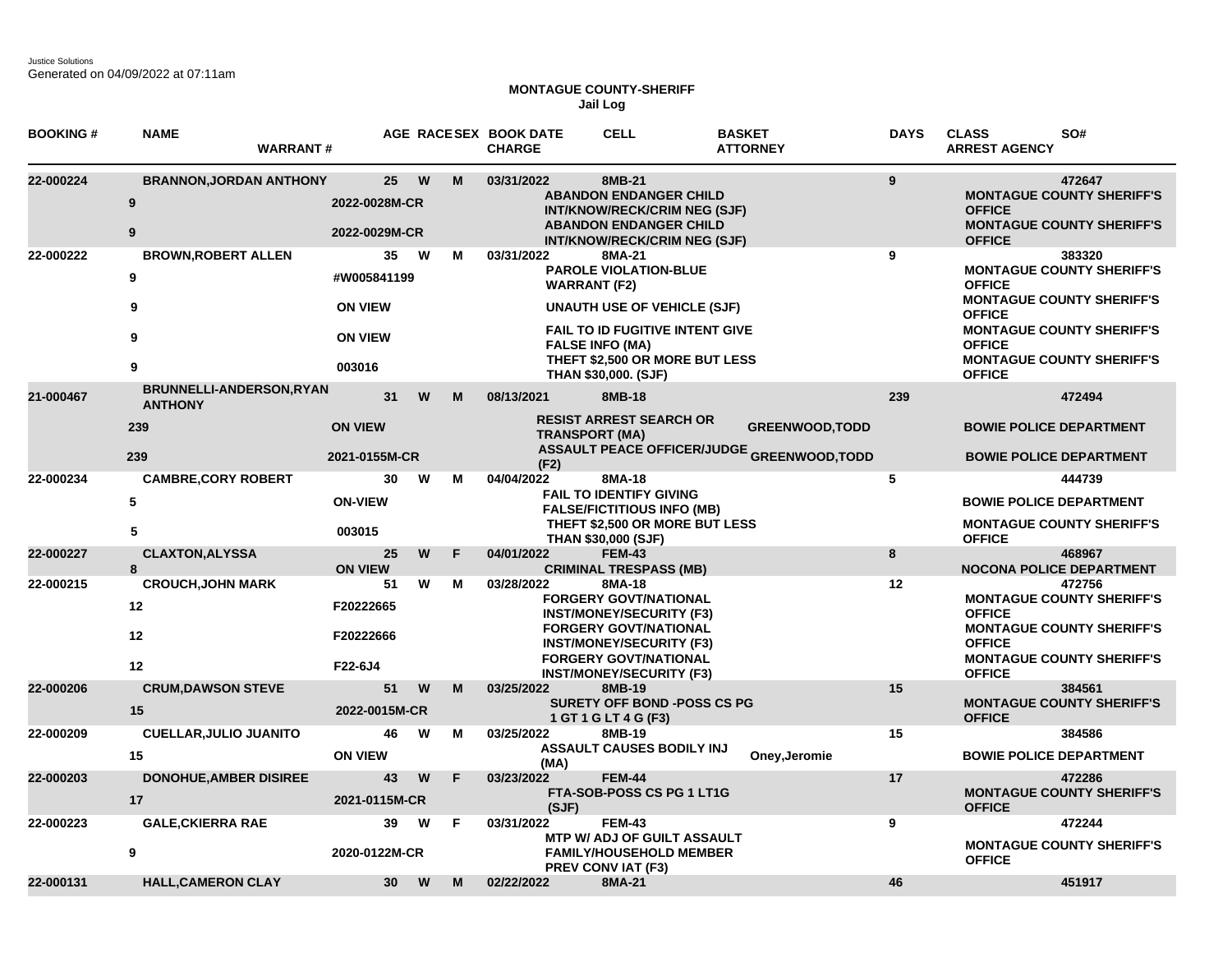|           | 46                                                                           | 2019-0071M-CR                                            |      |   |                                                                                       | BURGLARY OF HABITATION (F2) HALL,CAMERON                                                                              |                       | <b>MONTAGUE COUNTY SHERIFF'S</b><br><b>OFFICE</b>                                                               |                                                                            |  |
|-----------|------------------------------------------------------------------------------|----------------------------------------------------------|------|---|---------------------------------------------------------------------------------------|-----------------------------------------------------------------------------------------------------------------------|-----------------------|-----------------------------------------------------------------------------------------------------------------|----------------------------------------------------------------------------|--|
|           | 46                                                                           | 2019-0071M-CR                                            |      |   | (F2)                                                                                  | <b>MOTION TO PROCEED ADJ OF</b><br>GUILT-BURGLARY OF HABITATION HALL, CAMERON                                         |                       |                                                                                                                 | <b>MONTAGUE COUNTY SHERIFF'S</b><br><b>OFFICE</b>                          |  |
| 22-000244 | HAWTHORNE, JAMES MATTHEW<br>$\mathbf{2}$<br>$\overline{2}$<br>$\overline{2}$ | 32<br><b>ON-VIEW</b><br><b>ON-VIEW</b><br><b>ON-VIEW</b> | W    | М | 04/07/2022<br><b>TRANSPORT (MA)</b>                                                   | <b>SEG-23</b><br><b>PUBLIC INTOXICATION (MC)</b><br><b>ESCAPE FROM CUSTODY (MA)</b><br><b>RESIST ARREST SEARCH OR</b> | 2                     | 417298<br><b>NOCONA POLICE DEPARTMENT</b><br><b>NOCONA POLICE DEPARTMENT</b><br><b>NOCONA POLICE DEPARTMENT</b> |                                                                            |  |
|           | $\overline{2}$                                                               | 2017-0169M-CR                                            |      |   | <b>MTR COMM SUPERV - BURGLARY</b><br>OF HABITATION (F2)                               |                                                                                                                       |                       | <b>MONTAGUE COUNTY SHERIFF'S</b><br><b>OFFICE</b>                                                               |                                                                            |  |
| 21-000295 | HERNANDEZ, OSCAR ALFREDO                                                     | 26                                                       | - H  | M | $1M-47$<br>05/21/2021                                                                 |                                                                                                                       |                       | 323                                                                                                             | 469754                                                                     |  |
|           | 323                                                                          | F2021568                                                 |      |   | <b>SOB - SEXUAL ASSAULT IN</b><br><b>ODOM,LANHON</b><br><b>DISASTER AREA (F1)</b>     |                                                                                                                       |                       |                                                                                                                 | <b>TEXAS DEPARTMENT OF PUBLIC</b><br><b>SAF</b>                            |  |
|           | 323                                                                          | PRL2105000127                                            |      |   | ICE HOLD ()                                                                           |                                                                                                                       | <b>ODOM,LANHON</b>    |                                                                                                                 | <b>TEXAS DEPARTMENT OF PUBLIC</b><br><b>SAF</b>                            |  |
| 22-000145 | <b>HILLIARD, DAVID BURNS</b><br>40                                           | 60<br>2021-0122M-CR                                      | W    | м | 8MB-21<br>02/28/2022<br>HAB (SJF)                                                     | <b>FAILURE TO APPEAR-BURG OF</b>                                                                                      |                       | 40                                                                                                              | 387350<br><b>MONTAGUE COUNTY SHERIFF'S</b><br><b>OFFICE</b>                |  |
|           | 40                                                                           | 17943-01                                                 |      |   | <b>PUBLIC INTOX (MC)</b>                                                              |                                                                                                                       |                       |                                                                                                                 | <b>MONTAGUE COUNTY SHERIFF'S</b><br><b>OFFICE</b>                          |  |
| 22-000212 | <b>KNOWLES, THOMAS MYRON</b>                                                 | 34                                                       | W    | м | 03/26/2022<br>8MB-19                                                                  |                                                                                                                       |                       | 14                                                                                                              | 423250<br><b>MONTAGUE COUNTY SHERIFF'S</b>                                 |  |
|           | 14<br>14                                                                     | <b>ON VIEW</b><br><b>ON VIEW</b>                         |      |   | MAN DEL CS PG 1 GT=1GLT4G (F2)<br><b>RESIST ARREST SEARCH OR</b>                      |                                                                                                                       |                       |                                                                                                                 | <b>OFFICE</b><br><b>MONTAGUE COUNTY SHERIFF'S</b>                          |  |
|           |                                                                              |                                                          |      |   | <b>TRANSPORT (MA)</b>                                                                 |                                                                                                                       |                       |                                                                                                                 | <b>OFFICE</b><br><b>MONTAGUE COUNTY SHERIFF'S</b>                          |  |
|           | 14                                                                           | 1707344D                                                 |      |   |                                                                                       | POSS CS PG 1/1-B LT 1G (SJF)<br><b>FAIL TO COMPLY SEX OFF DUTY</b>                                                    |                       |                                                                                                                 | <b>OFFICE</b><br><b>MONTAGUE COUNTY SHERIFF'S</b>                          |  |
|           | 14                                                                           | F20222675                                                |      |   | TO REG LIFE/90 DAY (F2)                                                               |                                                                                                                       |                       |                                                                                                                 | <b>OFFICE</b>                                                              |  |
| 22-000245 | <b>LOWERY, MELISSA LYNN</b><br>$\mathbf{1}$                                  | 41<br>21-082                                             | W    | F | 04/08/2022<br>FEM-44                                                                  | <b>MTP- DRIVING W/LIC INV W/PREV</b>                                                                                  |                       | $\mathbf{1}$                                                                                                    | 469767<br><b>BOWIE POLICE DEPARTMENT</b>                                   |  |
| 22-000239 | <b>MCCLAIN, MISSY RENEE</b>                                                  | 42                                                       | W    | F | 04/05/2022<br><b>SEG-25</b>                                                           | <b>CONV/SUSP/W/O FIN RES (MB)</b>                                                                                     |                       | 4                                                                                                               | 458866                                                                     |  |
|           | $\overline{4}$                                                               | <b>ON VIEW</b>                                           |      |   |                                                                                       | <b>UNLAWFUL RESTRAINT (MA)</b>                                                                                        |                       |                                                                                                                 | <b>BOWIE POLICE DEPARTMENT</b>                                             |  |
| 22-000237 | MCCLELLAND, ROBERT BRADLEY                                                   | 32<br>003012<br>003011                                   | W    | М | 04/05/2022<br>8MA-18                                                                  | POSS CS PG 1 GT=1GLT4G (F3)<br><b>UNL CARRYING WEAPON (MA)</b>                                                        |                       | 4                                                                                                               | 423407<br><b>BOWIE POLICE DEPARTMENT</b><br><b>BOWIE POLICE DEPARTMENT</b> |  |
|           |                                                                              | 003013                                                   |      |   | <b>POSSESSION OF DRUG</b>                                                             | <b>PARAPHERNALIA - CLASS C (MC)</b>                                                                                   |                       |                                                                                                                 | <b>BOWIE POLICE DEPARTMENT</b>                                             |  |
|           |                                                                              | 003014                                                   |      |   |                                                                                       | UNL CARRYING WEAPON (MA)                                                                                              |                       |                                                                                                                 | <b>BOWIE POLICE DEPARTMENT</b>                                             |  |
| 22-000228 | <b>MINYARD, RICHARD LAWRENCE</b><br>8                                        | 29<br>2021-0200M-CR                                      | W    | M | <b>TRS-48</b><br>04/01/2022<br><b>FAILURE TO APPEAR</b>                               | POSSESSION OF CS PG 1G LT 4 ()                                                                                        | <b>ALLEN, LAUREN</b>  | 8                                                                                                               | 472381<br><b>MONTAGUE COUNTY SHERIFF'S</b><br><b>OFFICE</b>                |  |
| 21-000744 | <b>MONEY, WESLEY FRANKLIN</b>                                                | 25                                                       | W    | М | 12/29/2021<br>8MB-21                                                                  |                                                                                                                       |                       | 101                                                                                                             | 471337                                                                     |  |
|           | 101                                                                          | <b>ON VIEW</b>                                           |      |   | (MA)                                                                                  | <b>EVADING ARREST DETENTION</b>                                                                                       |                       |                                                                                                                 | <b>BOWIE POLICE DEPARTMENT</b>                                             |  |
|           | 101                                                                          | <b>ON VIEW</b><br><b>ON VIEW</b>                         |      |   | POSS STOLEN PROP(THEFT PROP<br>\$100-\$750) (MB)                                      |                                                                                                                       |                       |                                                                                                                 | <b>BOWIE POLICE DEPARTMENT</b>                                             |  |
|           | 101                                                                          |                                                          |      |   | <b>FRAUD USE/POSS IDENTIFYING</b><br><b>JORDAN, COLLIN</b><br>INFO # ITEMS 5LT10 (F3) |                                                                                                                       |                       |                                                                                                                 | <b>BOWIE POLICE DEPARTMENT</b>                                             |  |
|           | 101                                                                          | <b>ON VIEW</b>                                           |      |   |                                                                                       | <b>POSS DANGEROUS DRUG (MA)</b>                                                                                       | <b>JORDAN,COLLIN</b>  |                                                                                                                 | <b>BOWIE POLICE DEPARTMENT</b>                                             |  |
|           | 101                                                                          | 2021-0142M-CR                                            |      |   | (SJF)                                                                                 | <b>CAPIAS/MTP-POSS CS PG 1 LT1G</b>                                                                                   | <b>JORDAN, COLLIN</b> |                                                                                                                 | <b>BOWIE POLICE DEPARTMENT</b>                                             |  |
| 22-000022 | <b>NEISS, JERRY ALAN</b>                                                     |                                                          | 35 W | M | $1M-46$<br>01/12/2022                                                                 |                                                                                                                       |                       | 87                                                                                                              | 464970                                                                     |  |